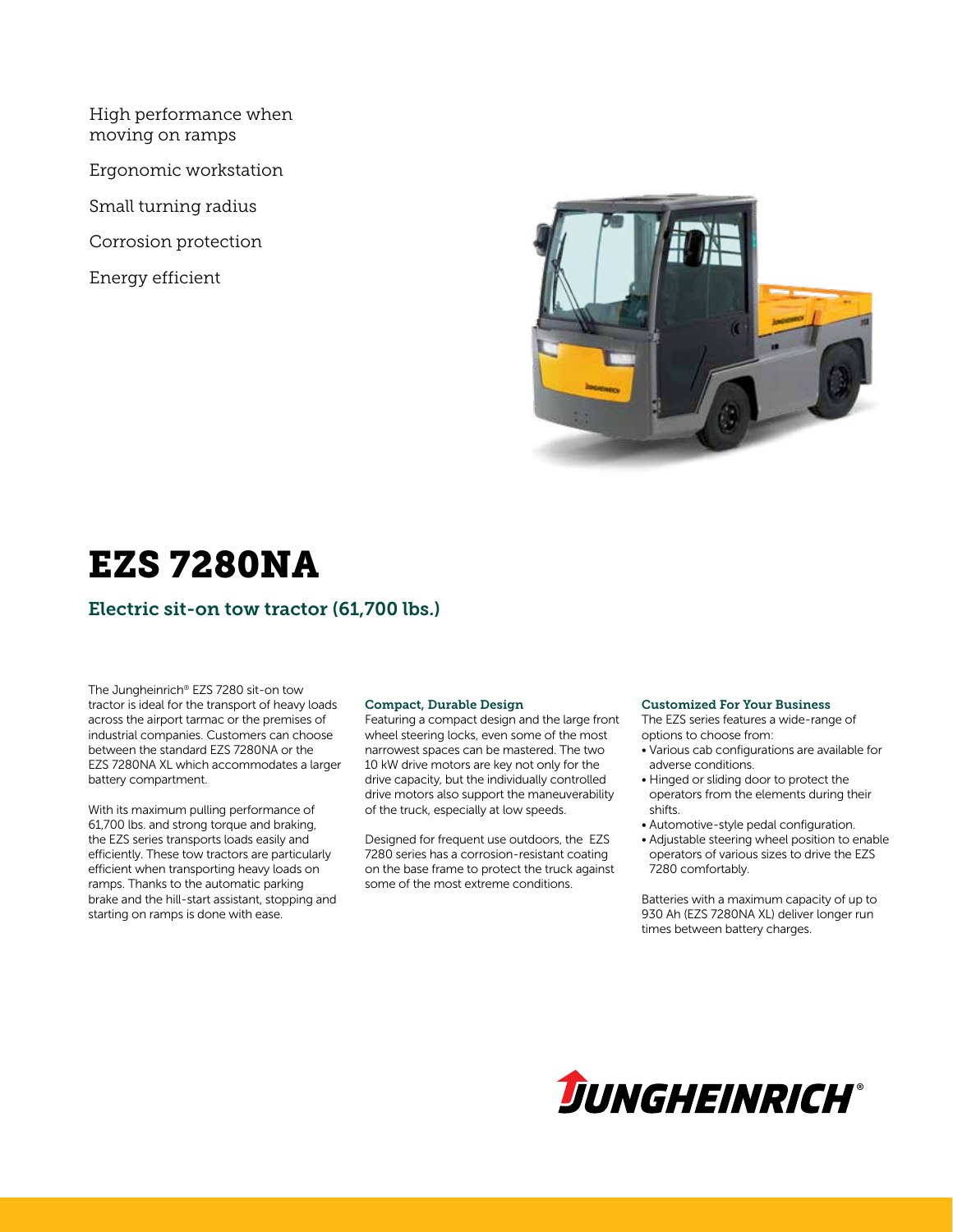### Technical data as of: 08/2018

|                 | 1.1   | Manufacturer                                    |                |              |                            | Jungheinrich          |                         |                      | Jungheinrich |
|-----------------|-------|-------------------------------------------------|----------------|--------------|----------------------------|-----------------------|-------------------------|----------------------|--------------|
|                 | 1.2   | Manufacturer's type designation                 |                |              |                            | <b>EZS 7280NA</b>     |                         | EZS 7280NA XL        |              |
|                 | 1.3   | Power type                                      |                |              |                            | electric              |                         | electric             |              |
|                 | 1.4   | Operator position                               |                | seated       |                            |                       | seated                  |                      |              |
| Characteristics | 1.5   | Load capacity / rated load                      | Q              | lb           | kg                         | 61,700                | 28,000                  | 61,700               | 28,000       |
|                 | 1.7   | Rated tractive power                            | F              | lb-force     | $\overline{N}$             | 1,250                 | 5,600                   | 1,250                | 5,600        |
|                 | 1.9   | Wheelbase                                       | y              | in           | mm                         | 57.6                  | 1,465                   | 69.0                 | 1,755        |
|                 | 2.1.1 | Service weight including minimum weight battery | lb             | kg           | 9,000                      | 4,088                 | 10,500                  | 4,796                |              |
| Weights         | 2.3   | Axle loading, unloaded front / rear             | lb             | kg           | 4,600 / 4,400              | 2,100 / 1,988         | 5,400 / 5,200           | 2,446 / 2,350        |              |
|                 |       |                                                 |                |              |                            |                       |                         |                      |              |
|                 | 3.1   | Tire type / material                            |                |              |                            | SE / pneumatic        |                         | SE / pneumatic       |              |
| Chassis         | 3.2   | Tire size, (front)                              |                |              |                            | 6.00 R9               |                         | 6.00 R9              |              |
|                 | 3.3   | Tire size, (rear)                               |                |              | 7.00 R12                   |                       | 7.00 R12                |                      |              |
|                 | 3.5   | Wheels, number drive / load (x=driven)          | in             | mm           | 2/2x                       |                       | 2/2x                    |                      |              |
| Wheels,         | 3.6   | Tread width, front                              |                | in           | mm                         | 42.0                  | 1,070                   | 42.0                 | 1,070        |
|                 | 3.7   | Tread width, rear                               | $b_{11}$       | in           | mm                         | 42.0                  | 1,070                   | 42.0                 | 1,070        |
|                 | 4.7   | Height of overhead guard                        | $h_6$          | in           | mm                         | 77.6                  | 1,970                   | 77.6                 | 1,970        |
|                 | 4.8   | Seat height / stand height                      | h <sub>7</sub> | in           | mm                         | 34.7                  | 880                     | 34.7                 | 880          |
|                 | 4.12  | Coupling height                                 |                | in           | mm                         | 11.6                  | 295                     | 11.6                 | 295          |
|                 | 4.13  | Loading height without load                     | in             | mm           | 39.4                       | 1,000                 | 39.4                    | 1,000                |              |
|                 | 4.16  | Loading area width                              | in             | mm           | 59.0                       | 1,500                 | 74.0                    | 1,880                |              |
| Dimensions      | 4.17  | Overhang length                                 | in             | mm           | 24                         | 610                   | 24                      | 610                  |              |
|                 | 4.18  | Loading area width                              |                | in           | mm                         | 42.9                  | 1,090                   | 42.9                 | 1,090        |
|                 | 4.19  | Overall length                                  | $\mathsf{l}_1$ | in           | mm                         | 118.2                 | 3,000                   | 130.0                | 3,300        |
|                 | 4.21  | Overall width                                   | b <sub>1</sub> | in           | mm                         | 51.2                  | 1,300                   | 51.2                 | 1,300        |
|                 | 4.32  | Ground clearance, center of wheelbase           | m <sub>2</sub> | in           | mm                         | 5.9                   | 150                     | 5.9                  | 150          |
|                 | 4.35  | Minimum outside turning radius                  | Wa             | in           | mm                         | 111.2                 | 2,825                   | 128.9                | 3,275        |
|                 | 4.36  | Internal turning radius                         | $b_{13}$       | in           | mm                         | 36.8                  | 935                     | 43.1                 | 1,095        |
| Performance     | 5.1   | Travel speed, loaded / unloaded                 | mph            | km/h         | $7.5 / 15.5$ <sup>1)</sup> | $12/25$ <sup>1)</sup> | 7.5 / 15.5 <sup>1</sup> | 12/25 <sup>11</sup>  |              |
|                 | 5.5   | Drawbar pull with / without load                |                | lb-force     | ${\cal N}$                 | 1,250                 | 5,600                   | 1,250                | 5,600        |
|                 | 5.6   | Maximum drawbar pull with / without load        | lb-force       | $\mathcal N$ | 4,270                      | 19,000                | 4,270                   | 19,000               |              |
|                 | 5.10  | Service brake                                   |                |              |                            | hydraulic / electric  |                         | hydraulic / electric |              |
|                 | 6.1   | Drive motor (rating S2 60 minutes)              |                | HP           | kW                         | 26.8                  | 20.0                    | 26.8                 | 20.0         |
| Electrical      | 6.4   | Battery voltage / nominal capacity              | k <sub>5</sub> | V/Ah         |                            | 80/620                | 80/930                  | 80/620               | 80 / 930     |
|                 | 6.5   | Battery weight (minimum / maximum)              |                | lb           | kg                         | 3,439                 | 1,560                   | 4,806                | 2,180        |
| Other           | 8.1   | Type of drive control                           |                |              |                            | AC                    |                         | AC                   |              |
|                 |       |                                                 |                |              |                            |                       |                         |                      |              |

1) 8 mph with 50,000 lb. trailing load

This specification sheet only provides technical values for the standard truck. Non-standard tires, different masts, additional equipment, etc., could produce other values. Rights reserved for technical changes and improvements.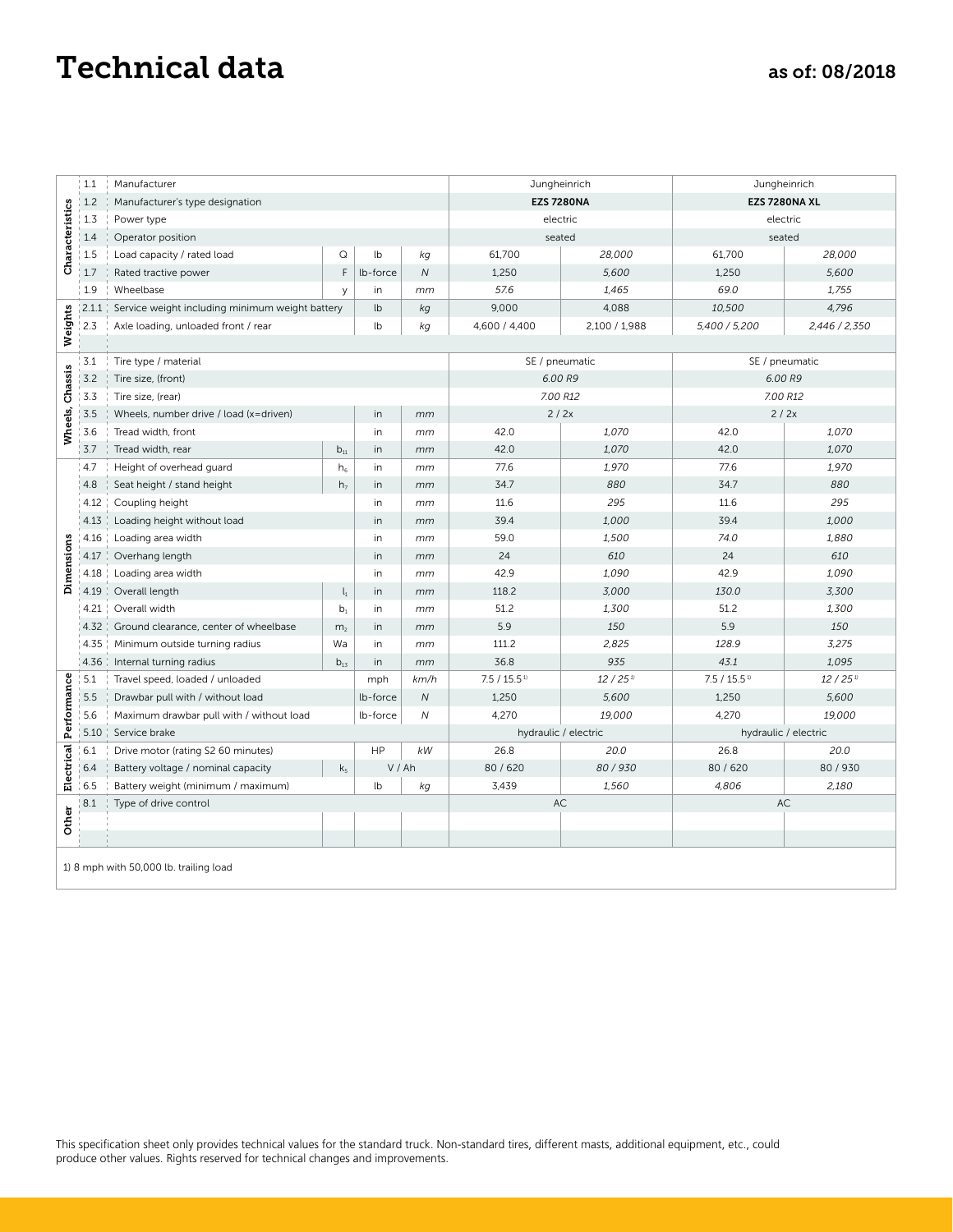



#### Pulling ability



#### **Example:**

The EZS 7280 travels on a 20% incline with an 8,800 lb. load. The EZS is capable of 15,800 N drawbar pull and reaches 5 mph.

#### **Note:**

No continuous operation possible for EZS 7280 over 5,600 N. For gradients/descents greater than 4%. It is recommended that braked trailers be used.